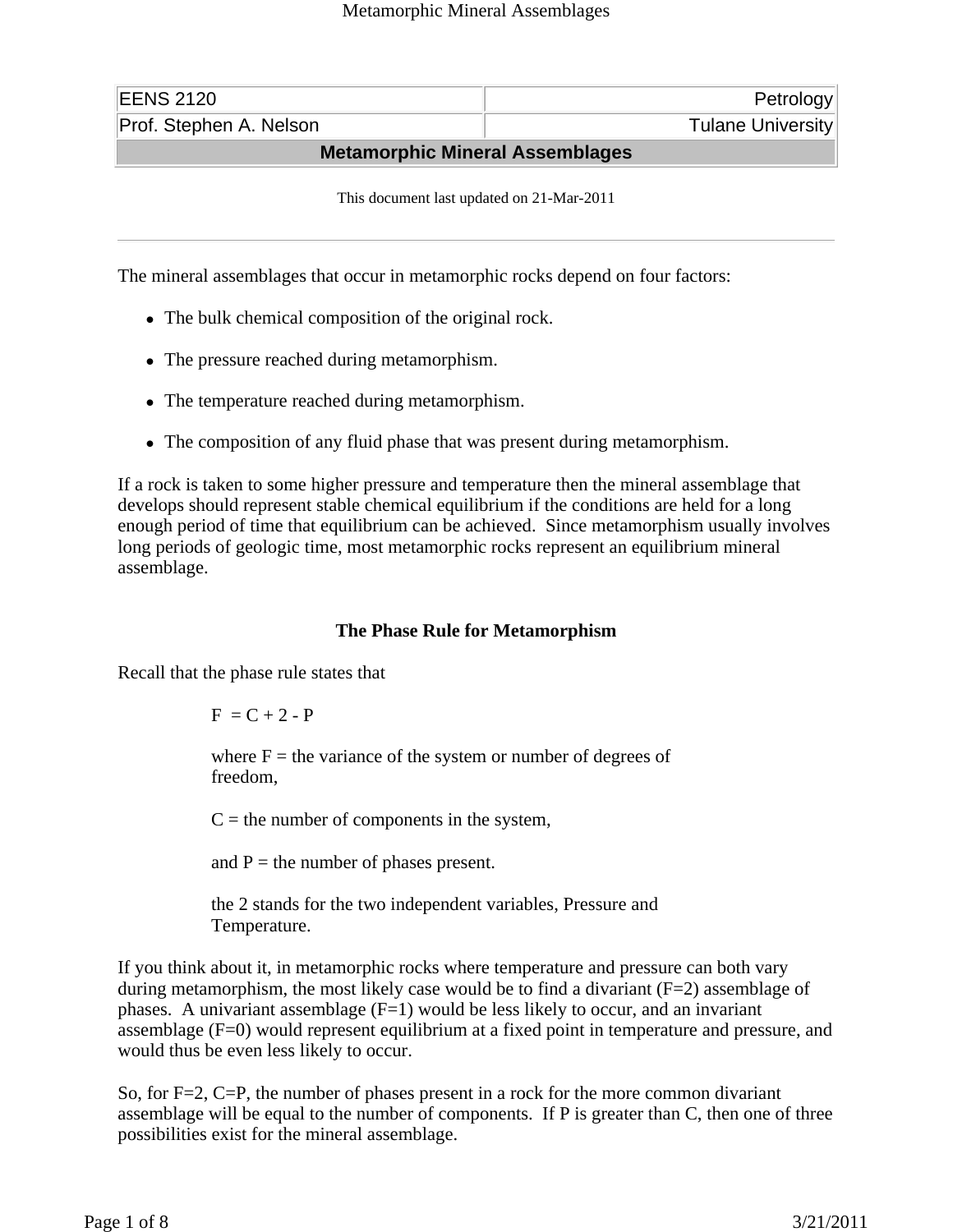- 1. The assemblage represents a non-equilibrium assemblage (perhaps due to incomplete chemical reactions or due to the presence of retrograde minerals that developed during cooling, uplift, or unroofing of the metamorphic rock).
- 2. The assemblage represents univariant or invariant equilibrium, as discussed above.
- 3. The number of components have not been chosen correctly.

If possibility (1) is the reason for the lack of correspondence with the phase rule, it can usually be determined by close inspection of the rock. Reaction textures present in the rock might indicate incomplete reaction. Known retrograde minerals, i.e. those stable at lower pressures and temperatures than the rest of the minerals in the rock, could be identified. These retrograde phases could then be subtracted from the number of phases being considered and the phase rule could be reapplied to only the phases known to be in equilibrium. (For example, the presence of chlorite in amphibolite and granulite facies rocks would be indicative that the chlorite is a retrograde mineral or mineral produced during weathering, and thus would not be considered in the application of the phase rule.)

Possibility 2 could always occur, and if the number of components is chosen correctly and retrograde minerals are not considered, then this may be the case.

The number of components, as stated in the phase rule, must be chosen so as to represent the minimum number necessary to form all phases possible in the rock. Recall that the number of components is not strictly the number of oxide components or the number of elements as reported in a chemical analysis of the rock. If we just consider the major phases that make up metamorphic rocks and consider that some ions freely substitute for one another in solid solutions, then the number of components can often be reduced to 7 or 8. For example:

- 1.  $K_2O^A A_2O_3$  (based on the ratio of K to Al in the alkali feldspars)
- 2.  $(Ca, Na<sub>2</sub>)O·Al<sub>2</sub>O<sub>3</sub>$  (based on the ratio of Ca and Na to Al in the plagioclase)
- 3. (Si,Ti) $O_2$  based on the common substitution of Ti into tetrahedral sites in most silicates)
- 4. (Fe,Mn)O based on the common substitution of Mn for Fe in minerals.
- 5. MgO usually needed because Fe-Mg solid solution compositions are both temperature and pressure dependent. (although sometimes these two are combined, which would reduce the total number of components by 1).
- 6. (Al,Fe<sup>+3</sup>)<sub>2</sub>O<sub>3</sub> based on the commonly observed substitution of Fe<sup>+3</sup> for Al<sup>+3</sup>Al in minerals.
- 7.  $H<sub>2</sub>O$  usually present in a fluid phase, but also an important component of hydrous minerals.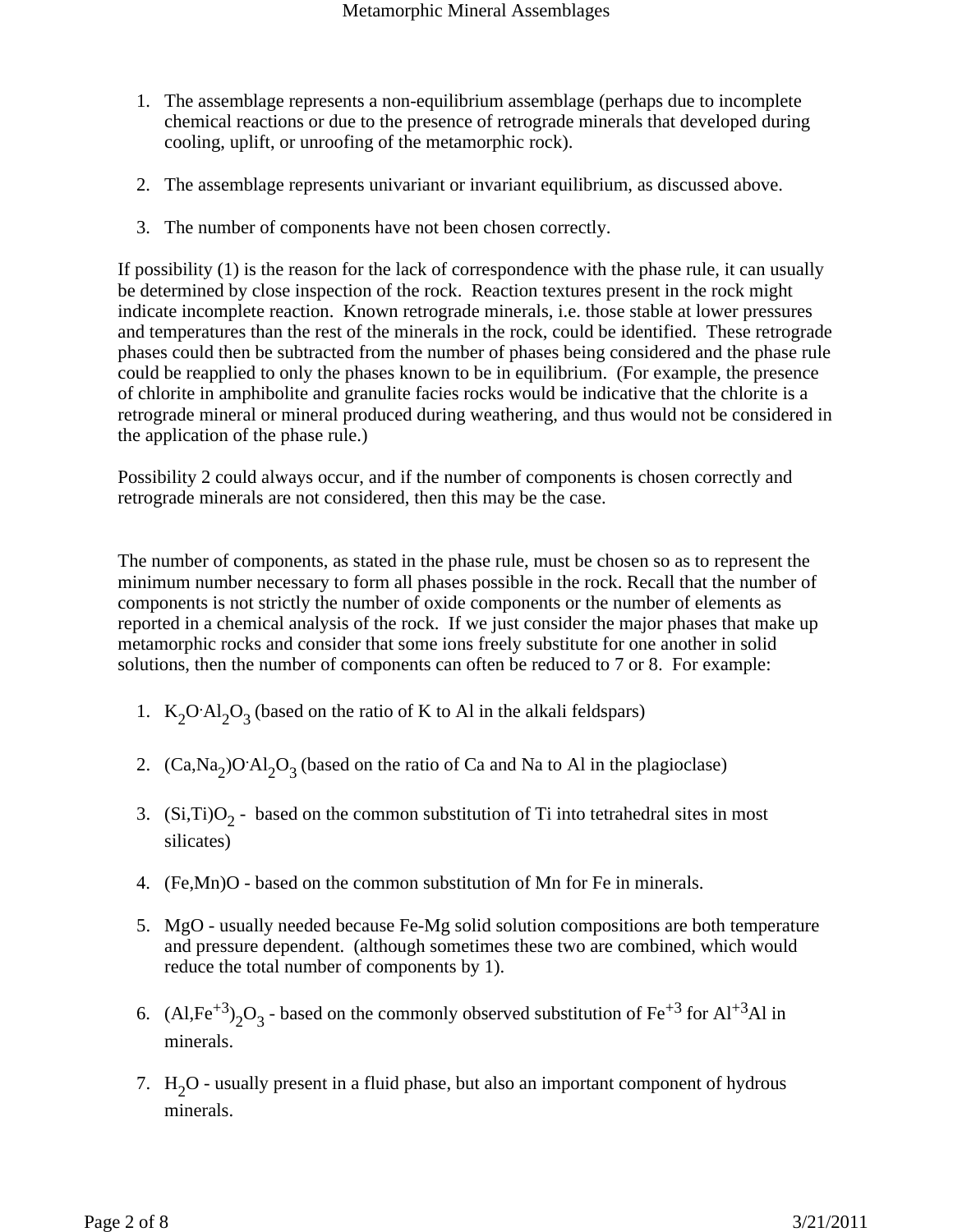8.  $CO_2$  - also usually present in a fluid phase, but also an important component in carbonate minerals.

If  $H_2O$  and  $CO_2$  are assumed to be always present and available to form hydrous and carbonate minerals, then the number of components can be reduced to 5 or 6. Thus for a divariant assemblage (F=2) we would expect to find 5 or 6 different mineral phases present in a metamorphic rock, or up to 8 phases if the assemblage is invariant.

This is the basis for the construction of the AKF and ACF diagrams discussed previously, where the number of components have been reduced to 4, by making assumptions like quartz and alkali feldspar can always be present. Still, you are cautioned that the above analysis is not always generally applicable, and each rock must be considered on a case-by case scenario.

## **Example of Progressive Metamorphism**

*Progressive* or *prograde metamorphism* occurs as the temperature and pressure are increased on the rock. As the pressure and temperature increase, a rock of a given chemical composition is expected to undergo a continuous series of chemical reactions between its constituent minerals and any fluid phase present to produce a series of new mineral assemblages that are stable at the higher pressures and temperatures. We here illustrate how the mineral assemblages might change in a hypothetical set of rocks, starting with a low grade mineral assemblage as shown in the ACF diagram below.

First, consider the compositions of various types of rocks. Pelitic and quartzofeldspathic rocks are relatively aluminous, calcareous rocks are relatively rich in the C component, and basic rocks are relative rich in the F component. At some low temperature and pressure typical of low grade metamorphism, pelitic and quartzo feldspathic rocks in this example would consist of epidote, chlorite, andalusite, muscovite, and possibly quartz, k-spar, muscovite, and albite. Calcareous rocks would contain epidote, calcite, actinolite, and possibly quartz, albite, and k-spar. Basic rocks would consist of epidote, chlorite, actinolite, and possibly, quartz, albite, and k-spar. Ultramafic rocks would consist of actinolite, chlorite and talc.

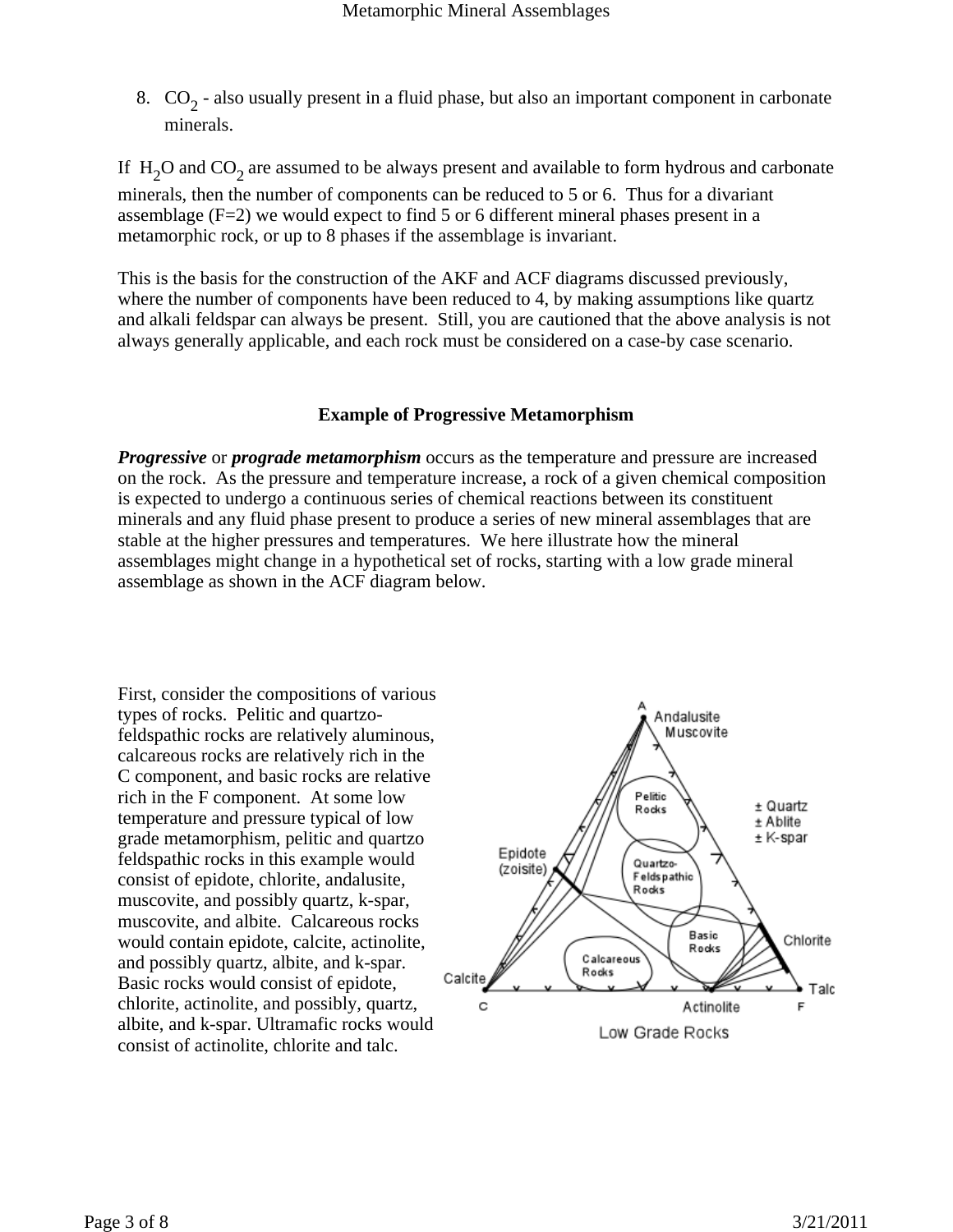

Now let's consider what happened in jumping from the pressure/ temperature conditions of the first diagram to those of the second diagram. First, we list the phases that have disappeared and those that have appeared:

| <b>Phases Disappeared</b> | <b>New Phases</b> |
|---------------------------|-------------------|
| andalusite                | sillimanite       |
| epidote/zoisite           | plagioclase       |
| chlorite                  | grossularite      |
| talc                      | cordierite        |
| actinolite                | biotite           |
| albite                    | anthophyllite     |
|                           | hornblende        |

Next, let's try to write the chemical reactions that must have occurred between the two sets of pressure/temperature conditions that would explain the new mineral assemblages.

For the disappearance of andalusite and appearance of sillimanite the reaction is simple:

 $\mathrm{Al}_2\mathrm{SiO}_5 \Longrightarrow \mathrm{Al}_2\mathrm{SiO}_5$ *Andalusite Sillimanite*

Epidote (zoisite) would break down to produce the anorthite component of plagioclase and grossularite, resulting in the expulsion of water as a fluid phase:

 $4Ca_2Al_3Si_3O_{12}(OH) + SiO_2 \Rightarrow 5CaAl_2Si_2O_8 + Ca_3Al_2Si_3O_{12} + 2H_2O$ *Epidote/Zoisite Qtz Anorthite (plag) grossularite fluid*

Chlorite could have reacted with muscovite and quartz to produce biotite, cordierite, and fluid: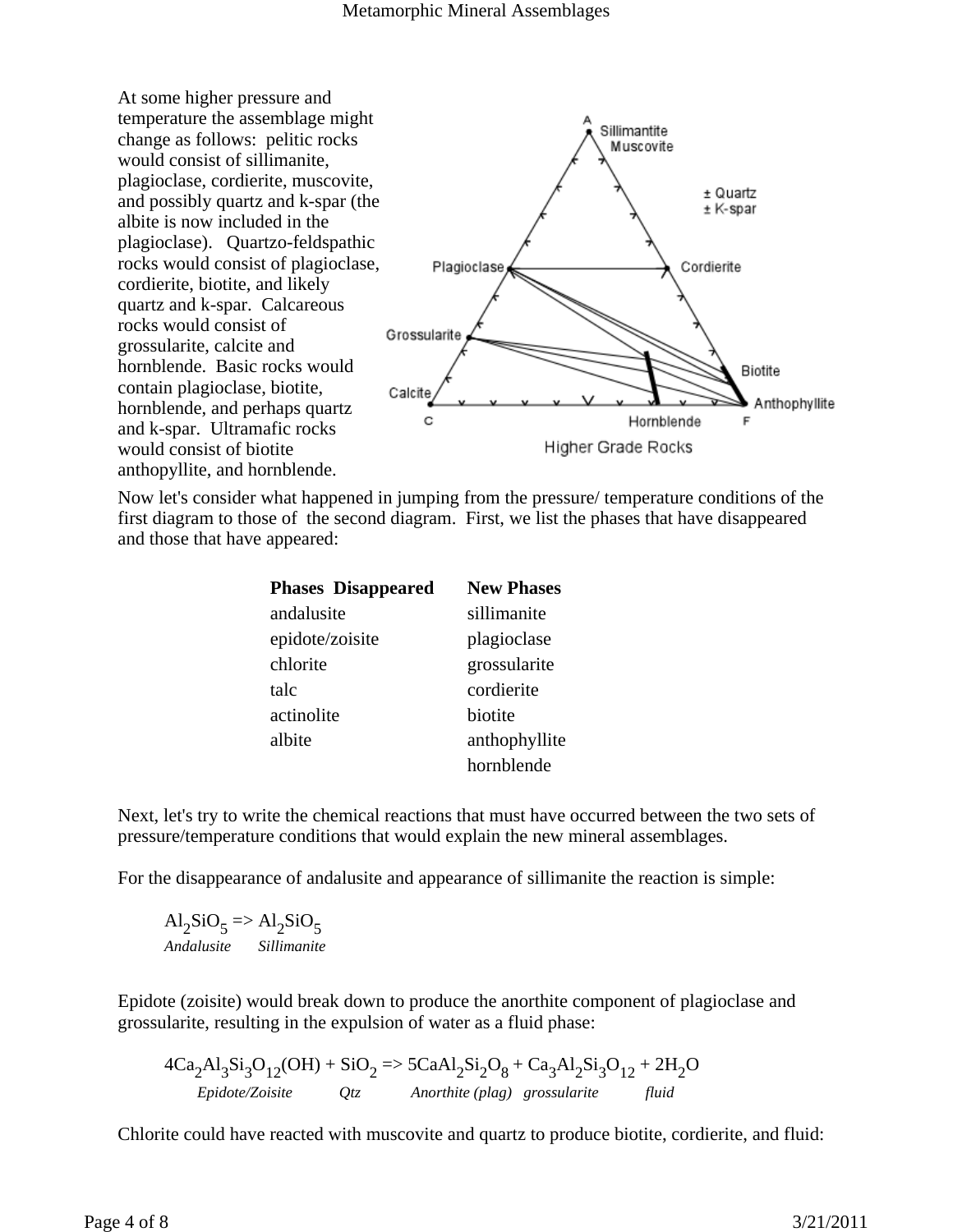$$
(Mg, Fe)5Al2Si3O10(OH)2 + KAl3Si3O10(OH)2 + 2SiO2 =>
$$
  
\n*Musicovite*  
\n
$$
K(Fe, Mg)3AlSi3O10(OH)2 + (Mg, Fe)2Al4Si5O18 + H2O
$$
  
\n*Biotite*  
\n*Conderite*  
\n*fluid*

Talc would break down to produce anthophyllite, quartz, and fluid:

$$
7Mg_3Si_4O_{10}(OH)_8 = 3Mg_7Si_8O_{22}(OH)_2 + 4SiO_2 + 25H_2O
$$
  
*Talc*  
*Anthophyllite* Qtz fluid

and chlorite, actinolite, epidote (zoisite), and quartz would react to produce hornblende and fluid:

7(Mg,Fe)5Al2Si3O10(OH)2+13Ca2(Mg,Fe)5Si8O22(OH)2+12Ca2Al3Si3O12(OH)+14SiO2 => *Chlorite Actinolite epidote (Zoisite) Qtz* 25Ca2(Mg,Fe)4Al2Si7O22 (OH)2 + H2O  *Hornblende fluid*

With the exception of the first reaction (andalusite  $\Rightarrow$  sillimanite) all of these reactions result in the evolution of H<sub>2</sub>O in a fluid phase. Such reactions are called *dehydration reactions*, and will be discussed further in the next lecture.

Next, let's increase the temperature and pressure so that a new set of minerals develops for each rock.

At these new pressure/temperature conditions, pelitic rocks would contain plagioclase, sillimanite, cordierite, quartz, and k-spar. Quartzo-feldspathic rocks would consist of plagioclase, cordierite, almandine/pyrope garnet, quartz, and k-spar.

Calcareous rocks would consist Sillimantite either of wollastonite, grossularite and diopside, or grossularite, plagioclase, and diopside, or  $±$  Quartz plagioclase, diopside, and biotite,  $±$  K-spar depending on the composition of the initial rock. Basic rocks would consist of plagioclase, diopside, Cordierite Plagioclase and almandine/pyrope, or plagioclase, hypersthene, and almandine/pyrope. Ultramafic Grossularite Almandine/Pyrope rocks would consist of hypersthene, almandine/pyrope, and diopside. Wollas Hypersthene  $\mathbf c$ Diopside F **Highest Grade Rocks** 

Again, we can make a list of the phases that disappeared and those that appeared at some point between the two pressure/temperature conditions.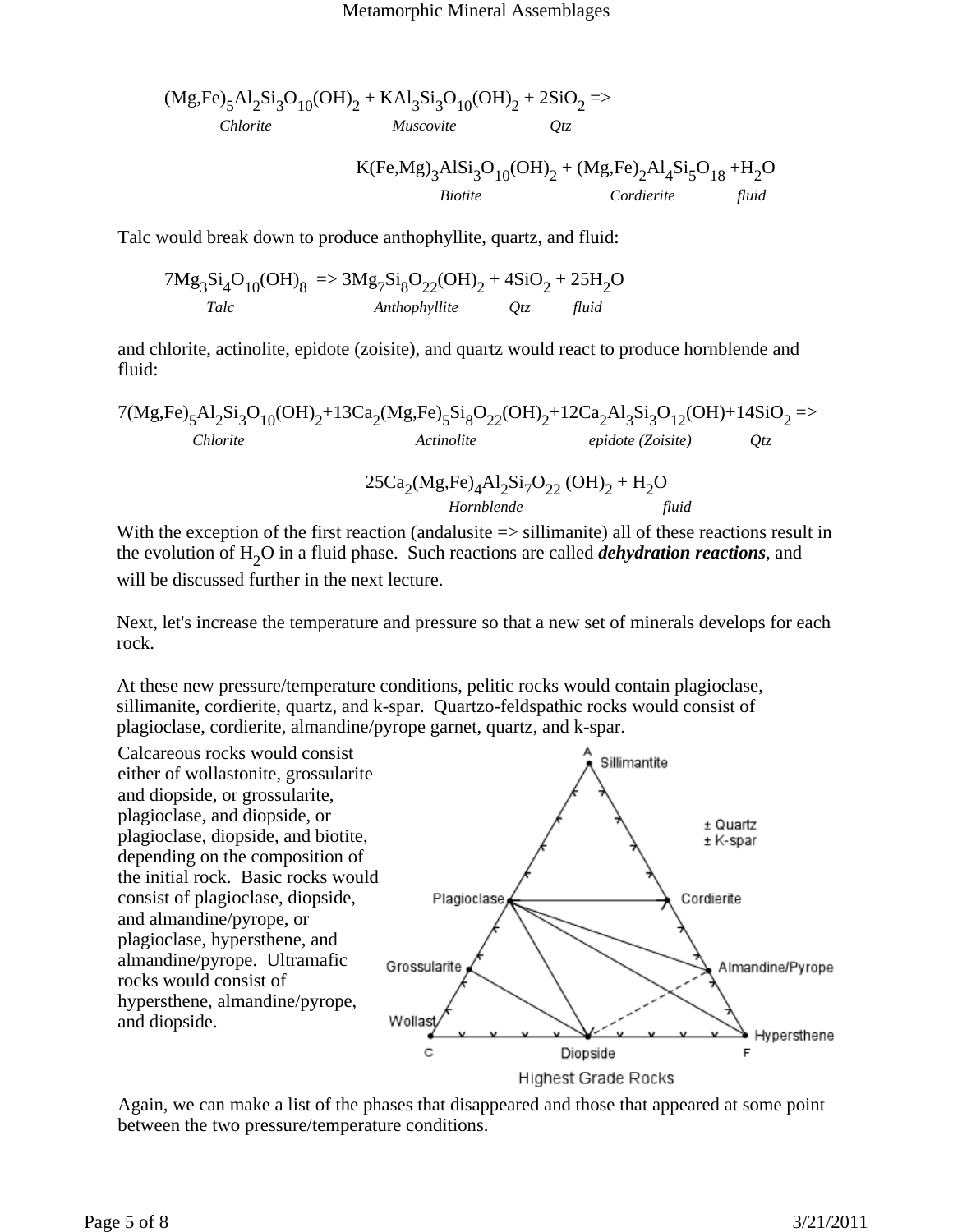| <b>Phases Disappeared</b> | <b>New Phases</b> |
|---------------------------|-------------------|
| muscovite                 | wollastonite      |
| calcite                   | diopside          |
| hornblende                | hypersthene       |
| anthophyllite             | almandine/pyrope  |
| biotite                   |                   |

Exploring the reactions that must have taken place to explain the new mineral assemblage, we proceed as follows:

For the disappearance of muscovite we can write:

$$
KAI3Si3O10(OH)2 + SiO2 => KAISi3O8 + Al2SiO5 + H2O
$$
  
Muscovite Qtz K-spar Sillimanite fluid

For the disappearance of calcite and the appearance of wollastonite we can write:

 $CaCO<sub>3</sub> + SiO<sub>2</sub> \Rightarrow CaSiO<sub>3</sub> + CO<sub>2</sub>$ *Calcite Qtz Wollastonite fluid*

Hornblende would break down to diopside, hypersthene, plagioclase, and fluid.:

$$
Ca2Mg4Al2Si7O22 (OH)2 => CaMgSi2O6 + 3MgSiO3 + CaAl2Si2O8 + H2OHornblende Diopside Hypersthene Plagioclase fluid
$$

Anthophyllite would break down to hypersthene and quartz:

$$
Mg_7Si_8O_{22}(OH)_2 \Rightarrow 7MgSiO_3 + SiO_2 + H_2O
$$
  
Anthophyllite Hypersthene Qtz fluid

For the breakdown of biotite to form hypersthene and k-spar the following reaction must have occurred:

$$
K(Fe, Mg)_3A1Si_3O_{10}(OH)_2 + 3SiO_2 \Rightarrow KAlSi_3O_8 + 3(Mg, Fe)SiO_3 + H_2O
$$
  
\n*Biotite* Qtz *K-spar Hypersthene* fluid

And finally, for the formation of almandine/pyrope from cordierite and anthophyllite, the following reaction could have occurred: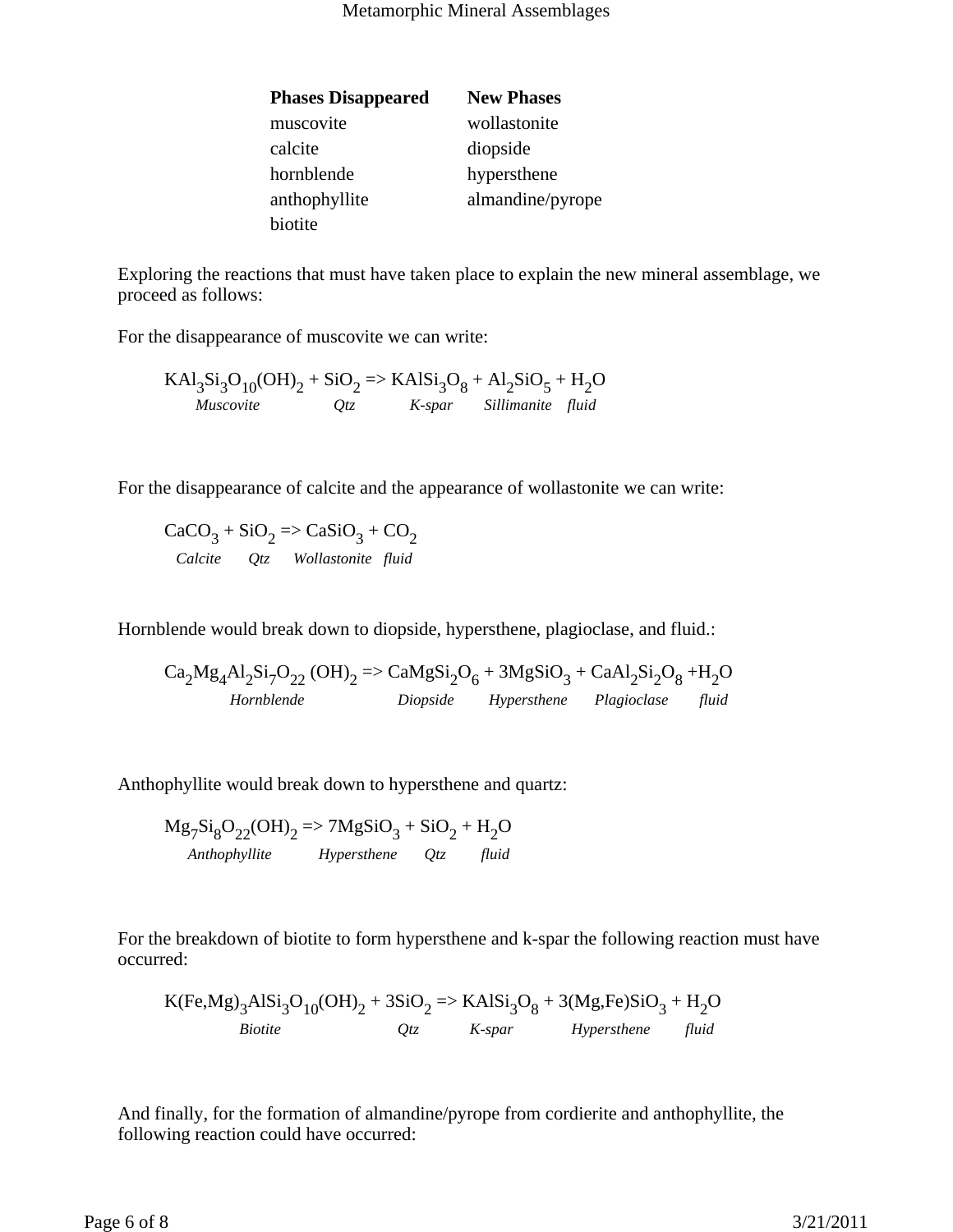$$
(Mg, Fe)_2Al_4Si_5O_{18} + (Mg, Fe)_7Si_8O_{22}(OH)_2 =>
$$
  
 *Cordierite Another*

 $2(Mg,Fe)_3Al_2Si_3O_{12} + 3(Mg,Fe)SiO_3 + 4SiO_2 + H_2O$ *Almandine/Pyrope Hypersthene Qtz fluid*

Again, all of the reactions evolve a fluid phase. The calcite => wollastonite reaction is a decarbonation reaction, and the rest are dehydration reactions. This illustrates very well the concept we have discussed repeatedly throughout this course, that prograde metamorphism involves a series of devolatilization reactions that produce a fluid phase. The fluid phase generally will consist of a mixture of  $H_2O$  and  $CO_2$ . This results in producing minerals that are less volatile rich with increasing grade of metamorphism. Ultimately, at the highest grade of metamorphism no hydrous or carbonate bearing phases exist.

## **Retrograde Metamorphism**

If retrograde metamorphism were a common process then upon uplift and unroofing metamorphic rocks would progressively return to mineral assemblages stable at lower pressures and temperatures. Yet, high grade metamorphic rocks are common at the surface of the Earth and usually show only minor retrograde minerals. Three factors inhibit retrograde metamorphism, two of which involve the fluid phase.

1. Chemical reactions run faster at higher temperatures. During prograde metamorphism the reaction boundaries are continually being over-stepped to higher temperature. At higher temperature diffusion rates are higher and molecular vibration required to break chemical bonds is higher. Thus, during prograde metamorphism reaction rates are faster. As temperature is lowered on a rock, the reaction boundaries are over-stepped to low temperature, and as a result the reaction rates are much slower.

Of course, this depends on the rate at which temperature is lowered. It is certainly possible for temperatures to decrease at such a slow rate during uplift and unroofing, that retrograde mineral assemblages would have time to form. Also, a second episode of prograde metamorphism may occur during which temperatures are increased again. Minerals stable at the new temperature may start to grow and overprint the minerals that were formed at higher temperature during the first episode of metamorphism.

- 2. During prograde metamorphism, as we have just seen, a fluid phase is driven off as a result of the devolatilization reactions. As pressure increases, porosity of rocks also decreases, and thus this fluid phase will likely be driven out of the rock body. In the absence of the fluid phase it is impossible to form hydrous minerals and carbonates, since  $H<sub>2</sub>O$  and  $CO<sub>2</sub>$ , two of the key components needed in such reactions, may not be present.
- 3. The fluid phase also helps to catalyze chemical reactions. Although the net reactions may appear to be solid-solid reactions, in reality there may be more involved. For example the fluid phase could dissolve a mineral in one part of the rock and precipitate a new mineral in another part of the rock, just as happens during diagenesis of sedimentary rocks. If the fluid phase is driven off during prograde metamorphism, then it will not be available to catalyze the reactions to produce the retrograde mineral assemblage as pressure and temperature are lowered.